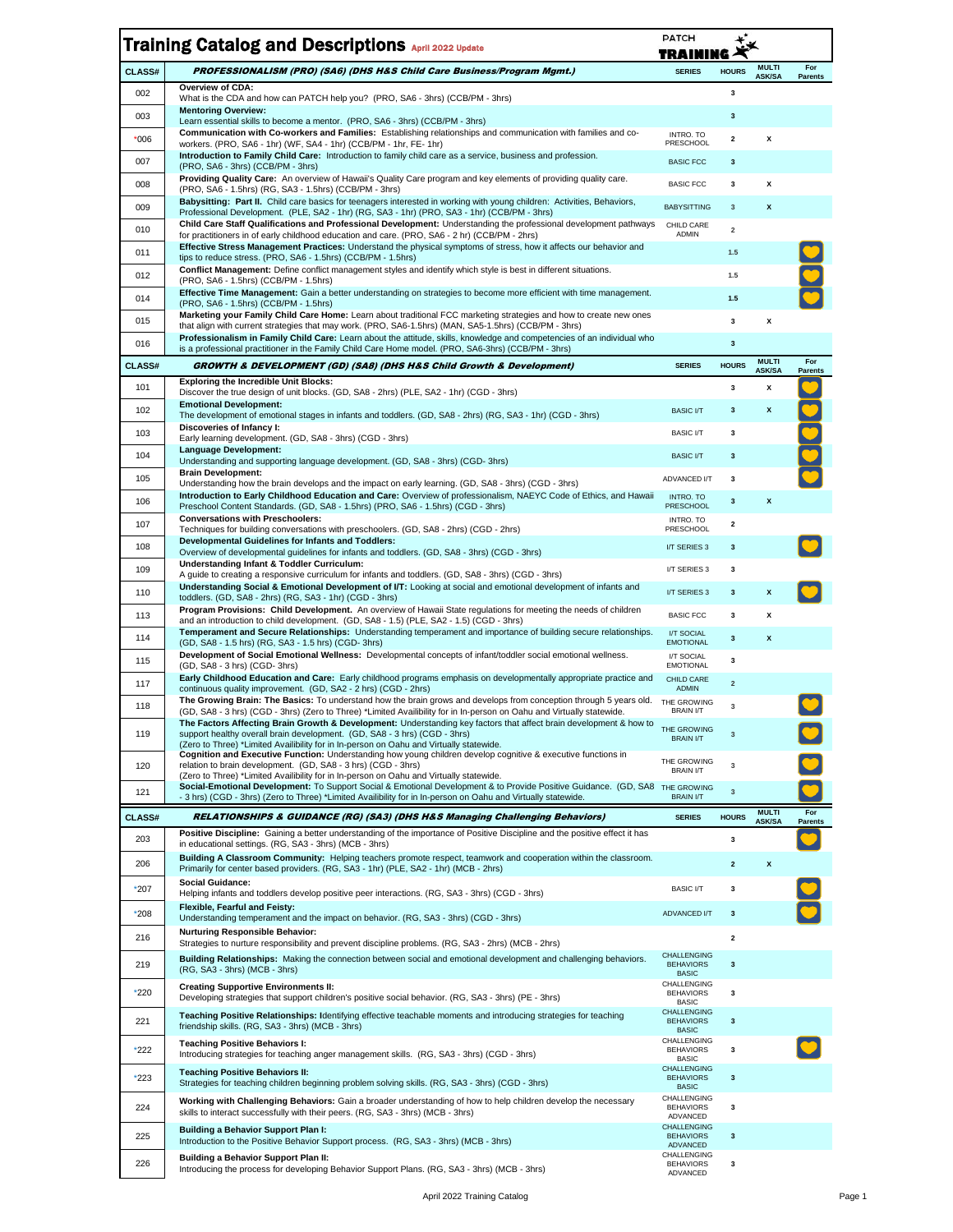|               | <b>Training Catalog and Descriptions April 2022 Update</b>                                                                                                                                                                                                                                                                         | <b>PATCH</b><br>TRAINING         |                         |                               |                       |
|---------------|------------------------------------------------------------------------------------------------------------------------------------------------------------------------------------------------------------------------------------------------------------------------------------------------------------------------------------|----------------------------------|-------------------------|-------------------------------|-----------------------|
| $*227$        | The Importance of Play: Learn the characteristics and importance of play and identify common problems children may<br>have in play. (RG, SA3 - 1.5hrs) (PLE, SA2 - 1.5hrs) (LAP - 3hrs)                                                                                                                                            | <b>SUPPORTING</b><br>PLAY        | $\mathbf{3}$            | $\boldsymbol{x}$              |                       |
| *228          | The Child Who Doesn't Engage in Play: Identify ways that problems affect development and learn new skills to support<br>children who do not engage with people or materials. (RG, SA3 - 3hrs) (LAP - 3hrs)                                                                                                                         | SUPPORTING<br>PLAY               | 3                       |                               |                       |
| *229          | The Child Who Doesn't Engage with Others: Learn new skills to validate children, create safe environments, nurture<br>playfulness, and help children feel successful and able to comfortably interact with peers. (RG, SA3 - 3hrs) (LAP - 3hrs)                                                                                    | <b>SUPPORTING</b><br><b>PLAY</b> | $\mathbf{3}$            |                               |                       |
| $*230$        | The Child Who is Excluded: Gain a broader understanding of how you can help children develop the necessary skills to<br>interact successfully with their peers. (RG, SA3 - 3hrs) (LAP - 3hrs)                                                                                                                                      | <b>SUPPORTING</b><br>PLAY        | 3                       |                               |                       |
| 231           | <b>Classroom Management and Supervision:</b><br>Looking at challenging supervision issues and classroom management. (RG, SA3 - 2hrs) (MCB - 2hrs)                                                                                                                                                                                  | INTRO. TO<br>PRESCHOOL           | $\mathbf{2}$            |                               |                       |
| 232           | Supporting the Individual Needs of Infants and Toddlers: Strategies to work with infants and toddlers with challenging<br>behaviors. (RG, SA3 - 3hrs) (MCB - 3hrs)                                                                                                                                                                 | I/T SERIES 3                     | 3                       |                               |                       |
| *236          | Talking with Children: Encouraging conversations with children that support learning. HPCS Domain III Language<br>Development and Literacy, Subdomain: Communication. (RG, SA3 - 2hrs) (PLE, SA2 - 1hr) (CGD - 3hrs)                                                                                                               | <b>QUALITY CARE</b>              | $\mathbf{3}$            | $\pmb{\mathsf{x}}$            |                       |
| $*237$        | <b>Introduction to Social Emotional Wellness:</b> Introduction to key social emotional needs of infant/toddlers. (RG, SA3 - 3<br>hrs) (CGD - 3hrs)                                                                                                                                                                                 | I/T SOCIAL<br><b>EMOTIONAL</b>   | 3                       |                               |                       |
| 238           | Individualized Intervention with Infants and Toddlers: Understanding challenging behaviors in infants and toddlers.<br>(RG, SA3 - 3 hrs) (MCB - 3hrs)                                                                                                                                                                              | I/T SOCIAL<br><b>EMOTIONAL</b>   | 3                       |                               |                       |
| 239           | When Behavior Goes Off Track: Responding to challenging behaviors in infants and toddlers. (RG, SA3 - 3 hrs) (MCB -<br>3hrs)                                                                                                                                                                                                       | I/TSOCIAL<br><b>EMOTIONAL</b>    | 3                       |                               |                       |
| $*240$        | <b>Effects of Challenging Behavior:</b> Explore the effects and supports of challenging behavior on familes and caregivers.<br>(RG, SA3 - 1.5 hrs)(WF, SA4 - 1.5 hrs) (MCB - 1.5hrs, FE - 1.5hrs)                                                                                                                                  | I/T SOCIAL<br><b>EMOTIONAL</b>   | 3                       | X                             |                       |
| 241           | Developing a Support Plan for Infants/Toddlers: Using a program process to develop a behavior support plan.<br>(RG, SA3 - 3 hrs) (MCB - 3hrs)                                                                                                                                                                                      | I/T SOCIAL<br><b>EMOTIONAL</b>   | 3                       |                               |                       |
| $*242$        | I'm Moving, I'm Learning: Body Language: Key concepts, vocabulary and strategies related to motor development.<br>(RG, SA3 - 3 hrs) (CGD - 3hrs)                                                                                                                                                                                   | I'M MOVING/<br><b>LEARNING</b>   | 3                       |                               |                       |
| 243           | Understanding Behavior: Understanding how children's behavior is influenced by the brain.<br>(RG, SA3 - 3 hrs) (MCB - 3hrs) (Zero to Three) *Limited Availibility for in In-person on Oahu and Virtually statewide.                                                                                                                | THE GROWING<br><b>BRAIN I/T</b>  | 3                       |                               |                       |
| <b>CLASS#</b> | PROGRAM MANAGEMENT (MAN) (SA5) (DHS H&S Child Care Business/Program Mgmt.)                                                                                                                                                                                                                                                         | <b>SERIES</b>                    | <b>HOURS</b>            | <b>MULTI</b><br><b>ASK/SA</b> | For<br><b>Parents</b> |
| 307           | <b>Beyond the Norm:</b><br>Using themes to enhance your curriculum. (MAN, SA5 - 2hrs) (CCB/PM - 2hrs)                                                                                                                                                                                                                              |                                  | $\mathbf{2}$            |                               |                       |
| 308           | Moving from Here to There:<br>Smooth transitional times. Primarily for center based providers. (MAN, SA5 - 3hrs) (CCB/PM - 3hrs)                                                                                                                                                                                                   |                                  | $\mathbf 3$             |                               |                       |
| 309           | <b>Together in Care:</b>                                                                                                                                                                                                                                                                                                           | <b>BASIC I/T</b>                 | 3                       | х                             |                       |
| $*310$        | Creating close caregiver/child relationships within a group. (MAN, SA5 - 2hrs) (PLE, SA2 - 1hr) (CCB/PM - 3hrs)<br>Individual Care and Small Groups: Working with infants and toddlers individually and in small groups.                                                                                                           | ADVANCED I/T                     | $\mathbf{3}$            | x                             |                       |
| 311           | (MAN, SA5 - 2hrs) (RG, SA3 - 1hr) (PCYC - 3hrs)<br>Bringing Home to School: Bridging the cultural gap between home and school. Primarily for center based providers.                                                                                                                                                               |                                  | 2                       |                               |                       |
| 313           | (MAN, SA5 - 2hrs) (CCB/PM - 2hrs)<br><b>Developmental Milestones:</b>                                                                                                                                                                                                                                                              |                                  | $\mathbf{3}$            |                               |                       |
| 317           | Understanding and using Developmental Milestone charts. (MAN, SA5 - 3hrs) (CCB/PM - 3hrs)<br>Documenting Quality Curriculum in a Quality Program: Identifying, collecting and organizing evidence that your<br>program aligns with the Hawaii Preschool Content Standards and Guiding Principles. All HPCS and Guiding Principles. | QUALITY CARE                     | 3                       |                               |                       |
| 318           | (MAN, SA5 - 3hrs) (CCB/PM - 3hrs)<br>The Business of FCC, Part I: The Basics. An overview of how to start a self-owned business. (MAN, SA5 - 3hrs)                                                                                                                                                                                 | <b>BASIC FCC</b>                 | $\mathbf 3$             |                               |                       |
| 319           | $(CCB/PM - 3hrs)$<br>The Business of FCC, Part II: Building It. An overview of Hawaii State requirements for applying for and establishing<br>your family child care home. (MAN, SA5 - 3hrs) (CCB/PM - 3hrs)                                                                                                                       | <b>BASIC FCC</b>                 | 3                       |                               |                       |
| 320           | The Business of FCC, Part III: Promoting It. A review of the required written policies and procedures for family child<br>care homes. (MAN, SA5 - 1.5hrs) (WF, SA4 - 1.5hrs) (CCB/PM - 3hrs)                                                                                                                                       | <b>BASIC FCC</b>                 | $\mathbf 3$             | x                             |                       |
| 321           | I'm Moving, I'm Learning: Introduction. Introduction to key elements, strategies and resources for health practicies in<br>programs. (MAN, SA5 - 3 hrs) (CCB/PM - 3hrs)                                                                                                                                                            | I'M MOVING/<br>LEARNING          | 3                       |                               |                       |
| 322           | Inclusive Early Childhood Environments: Benefits of inclusion, planning inclusive environments, exploring attitudes<br>towards inclusion. (MAN, SA5 - 1.5 hrs) (CCB/PM - 1.5hrs)                                                                                                                                                   | <b>SPECIAL NEEDS</b>             | 1.5                     |                               |                       |
| 323           | Child Care Business Basics, Program Design and Management: Understanding that Child Care Administrators need a<br>strong foundation in fundamentals of child development, ECE and organizational management. (MAN, SA5 - 2 hrs)<br>(CCB/PM - 2hrs)                                                                                 | CHILD CARE<br>ADMIN              | $\mathbf{2}$            |                               |                       |
| CLASS#        | PLANNING LEARNING EXPERIENCES (PLE) (SA2) (DHS H&S Learning Activities and Play)                                                                                                                                                                                                                                                   | <b>SERIES</b>                    | <b>HOURS</b>            | <b>MULTI</b><br><b>ASK/SA</b> | For                   |
| 402           | Parachutes and Peacocks: Outdoor games and activities for 4-5 year olds. A physically demanding class so dress<br>appropriately. (PLE, SA2 - 2hrs) (MAN, SA5 - 1hr) (LAP - 3hrs)                                                                                                                                                   |                                  | 3                       | x                             | <b>Parents</b>        |
| 403           | From Bubbles to Butterflies: Thematic science activities for 4-5 year olds. A create-and-take class.<br>(PLE, SA2 - 1.5hrs) (RG, SA3 - 1.5hrs) (LAP - 3hrs)                                                                                                                                                                        |                                  | $\mathbf{3}$            | X                             |                       |
| 404           | (PLE, SA2 - 2hrs) (LAP - 2hrs)<br>The Magic of Puppets: Using Puppets to support language.                                                                                                                                                                                                                                         | <b>PUPPET SERIES</b>             | $\overline{\mathbf{2}}$ |                               |                       |
| 405           | Teaching with Puppets: Using Puppets to teach within your setting. (PLE, SA2 - 2hrs) (LAP - 2hrs)                                                                                                                                                                                                                                  | <b>PUPPET SERIES</b>             | $\overline{2}$          |                               |                       |
| 406           | (PLE, SA2 - 3hrs)<br>Easy Puppets for Children: Create and take samples of easy puppets for children to make.<br>$(LAP - 3hrs)$                                                                                                                                                                                                    | PUPPET SERIES                    | 3                       |                               |                       |
| 407           | Extending Books I: Ways to encourage literacy in young children. (PLE, SA2 - 3hrs) (LAP - 3hrs)                                                                                                                                                                                                                                    |                                  | $\mathbf{3}$            |                               |                       |
| 408           | <b>Extending Books II:</b> Create-and-take story props based on children's favorite books. (PLE, SA2 - 3hrs) (LAP - 3hrs)                                                                                                                                                                                                          |                                  | 3                       |                               |                       |
| $*409$        | Discoveries of Infancy II: Supporting early learning development. Should be taken after Discoveries of Infancy I                                                                                                                                                                                                                   | <b>BASIC I/T</b>                 | $\mathbf{3}$            |                               |                       |
| $*410$        | (#103). (PLE, SA2 - 3hrs) (CGD - 3hrs)<br>The Responsive Process:<br>Helping caregivers provide sensitive, responsive care. (PLE, SA2 - 2hrs) (RG, SA3 - 1hr) (CGD - 3hrs)                                                                                                                                                         | ADVANCED I/T                     | 3                       | x                             |                       |
| $*411$        | Ages of Infancy:                                                                                                                                                                                                                                                                                                                   | <b>BASIC I/T</b>                 | $\mathbf{3}$            |                               |                       |
| 412           | Understanding the rapid growth and changing needs of infants and toddlers. (PLE, SA2 - 3hrs) (CGD - 3hrs)<br>(PLE, SA2 - 2hrs)<br>Building Puppets: Create-and-take teaching puppets and story aprons to use in your setting.<br>$(LAP - 2hrs)$                                                                                    | <b>PUPPET SERIES</b>             | 3                       |                               |                       |
| 413           | Puppets and Multicultural Tales: Create and take puppets to use with multicultural stories. (PLE-2, DIV-1, SA2-2, SA4-1)(LAP-3)                                                                                                                                                                                                    | <b>PUPPET SERIES</b>             | $\mathbf{3}$            | $\pmb{\mathsf{x}}$            |                       |
| 414           | <b>Bigger than Books:</b><br>Overview of the importance of reading aloud to young children. (PLE, SA2 - 3hrs) (LAP - 3hrs)                                                                                                                                                                                                         |                                  | 3                       |                               |                       |
| 415           | From Sand to Snow: Sensory activities for toddlers and preschoolers. (PLE, SA2 - 3hrs) (LAP - 3hrs)                                                                                                                                                                                                                                |                                  | $\mathbf{3}$            |                               |                       |
| 420           | <b>Conversations with Infants and Toddlers:</b><br>Strategies to engage infants and toddlers in conversations. (PLE, SA2 - 3hrs) (LAP - 3hrs)                                                                                                                                                                                      | I/T SERIES 3                     | 3                       |                               |                       |
| 421           | Early Childhood Curriculum 101: What is early childhood curriculum? Planning good curriculum. HPCS Guiding<br>Principles 1, 2, 5, and 6. (PLE, SA2 - 3hrs) (LAP - 3hrs)                                                                                                                                                            | <b>QUALITY CARE</b>              | $\mathbf{3}$            |                               |                       |
| 422           | Intentional Teaching: The connection of intentional teaching in early childhood education and care to the Guiding<br>Principles of the Hawaii Preschool Content Standards. HPCS Guiding Principles 1 - 10. (PLE, SA2 - 3hrs) (LAP - 3hrs)                                                                                          | QUALITY CARE                     | 3                       |                               |                       |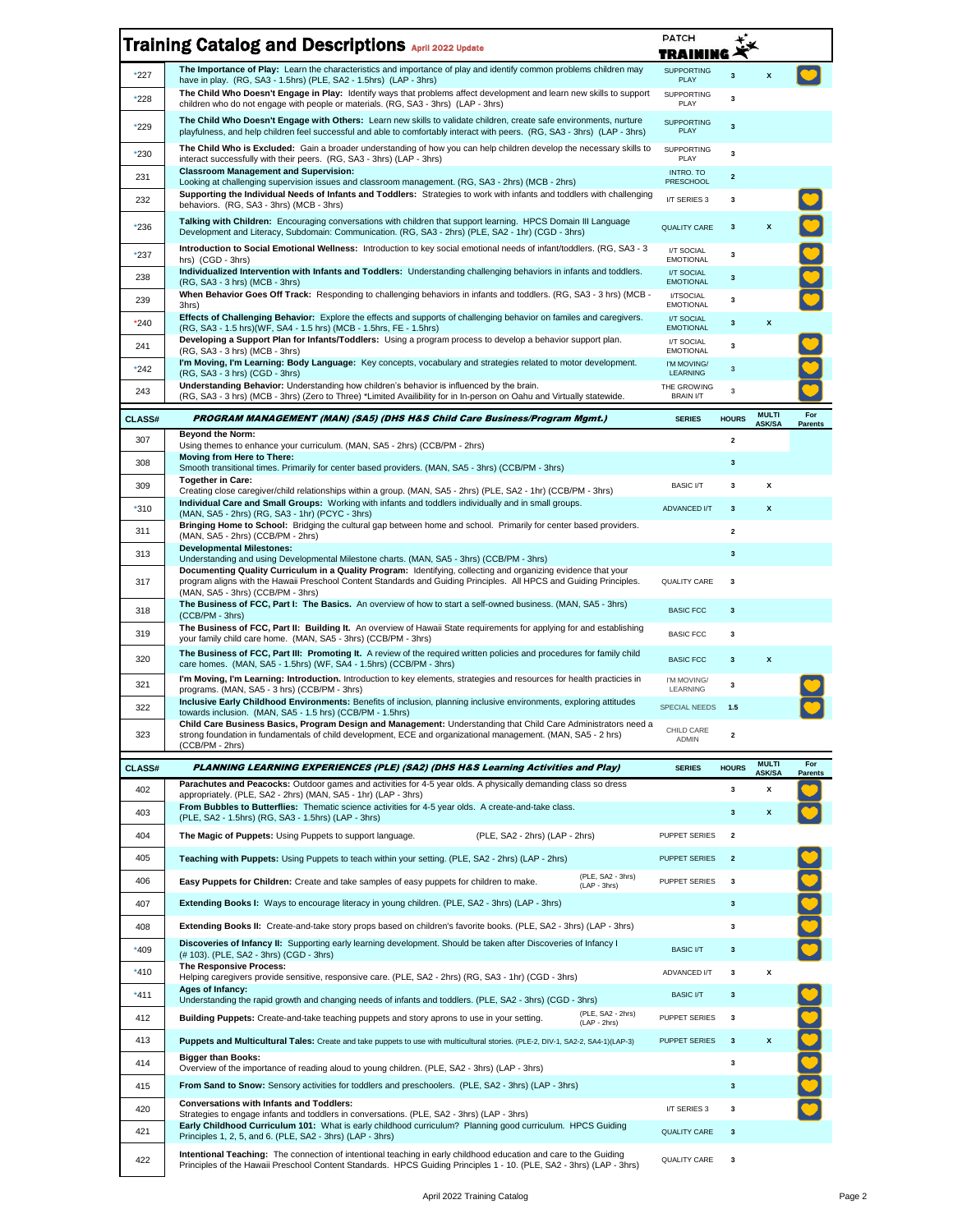|               | <b>Training Catalog and Descriptions April 2022 Update</b>                                                                                                                                                                                                                                     | PATCH<br>TRAII                  |                         |                               |                       |
|---------------|------------------------------------------------------------------------------------------------------------------------------------------------------------------------------------------------------------------------------------------------------------------------------------------------|---------------------------------|-------------------------|-------------------------------|-----------------------|
| 423           | Observation-based Planning for Young Children: Using observation and reflective planning for every child: individual<br>children, small groups, whole groups. HPCS Guiding Principle 2. (PLE, SA2 - 1.5hrs) (OA, SA7 - 1.5hrs) (LAP - 3hrs)                                                    | <b>QUALITY CARE</b>             | 3                       | X                             |                       |
| 424           | Science Discoveries in the Preschool Environment: Science curriculum activities including sensory table activities,<br>Science Centers, science experiments and ideas. HPCS Domain IV Cognitive Development, Subdomain: Science. (PLE,<br>SA2 - 3hrs) (LAP - 3hrs)                             | <b>QUALITY CARE</b>             | $\overline{\mathbf{3}}$ |                               |                       |
| 425           | More Than Counting: Math in the Preschool: Teaching strategies that support the development of mathematical<br>concepts in preschool-age children. HPCS Domain IV Cognitive Development, Subdomain: Mathematics. (PLE, SA2 -<br>3hrs) (LAP - 3hrs)                                             | <b>QUALITY CARE</b>             | $\mathbf{3}$            |                               |                       |
| 426           | Curriculum 201: Integrated Curriculum Using Science and Social Studies: Using topics that are interesting to<br>children to design curriculum activities. HPCS Guiding Principles 1, 2, 5, and 6. (PLE, SA2 - 3hrs) (LAP - 3hrs)                                                               | QUALITY CARE                    | 3                       |                               |                       |
| 427           | I'm Moving, I'm Learning: Move, Play and Learn: Movement activities integrating play and learning. (PLE, SA2 - 3 hrs)<br>$(LAP - 3hrs)$                                                                                                                                                        | I'M MOVING/<br><b>LEARNING</b>  | $\mathbf 3$             |                               |                       |
| 428           | Building Emotional Literacy: Strategies to build emotional literacy. (PLE, SA2 - 3 hrs) (LAP - 3hrs)                                                                                                                                                                                           | I/T SOCIAL<br><b>EMOTIONAL</b>  | 3                       |                               |                       |
| 429           | Teaching with Puppets (online only): Using puppets for early childhood education and seeing the distinct effectiveness<br>for several developmental areas. (PLE, SA2 - 3 hrs) (LAP - 3hrs)                                                                                                     |                                 | $\mathbf 3$             |                               |                       |
| 430           | Routine Transitions in Family Child Care Homes: Learn how to apply appropriate transitions to daily routines in a<br>Family Child Care Home. (PLE, SA2 - 3 hrs) (LAP - 3hrs)                                                                                                                   |                                 | 3                       |                               |                       |
| 431           | Communication & Language Development: To understand how communication and language skills develop the first 5<br>years, the role of the brain & how to support it. (PLE, SA2 - 3 hrs) (LAP - 3hrs)<br>(Zero to Three) *Limited Availibility for in In-person on Oahu and Virtually statewide.  | THE GROWING<br><b>BRAIN I/T</b> | $\mathbf{3}$            |                               |                       |
| 432           | Everyday Play: Enhancing Parents' Skills to Advance Children's Physical and Intellectual Development. (PLE, SA2 - 3<br>hrs) (LAP - 3hrs) (Zero to Three) *Limited Availibility for in In-person on Oahu and Virtually statewide.                                                               | THE GROWING<br><b>BRAIN I/T</b> | 3                       |                               |                       |
| <b>CLASS#</b> | HEALTH, SAFETY, NUTRITION (HSN) (SA1) (DHS H&S Health and Safety)                                                                                                                                                                                                                              | <b>SERIES</b>                   | <b>HOURS</b>            | <b>MULTI</b><br><b>ASK/SA</b> | For<br><b>Parents</b> |
| 505           | It's Not Just Routine:<br>A look at feeding, diapering and toileting routines. (HSN, SA1 - 2hrs) (MAN, SA5 - 1hr) (HS - 3hrs)                                                                                                                                                                  | <b>BASIC I/T</b>                | 3                       | x                             |                       |
| *506          | <b>Health. Safety &amp; Nutrition:</b><br>Health and safety issues surrounding infant and toddler care. (HSN, SA1 - 3hrs) (HS / SS - 3hrs)                                                                                                                                                     | <b>BASIC I/T</b>                | $\mathbf{3}$            |                               |                       |
| 507           | Fostering Resiliency: Understanding and developing strategies that help children "bounce back" from stress.<br>(HSN, SA1 - 3hrs) (HS - 3hrs)                                                                                                                                                   |                                 | 3                       |                               |                       |
| 512           | <b>Health and Safety in Preschool Settings:</b><br>Overview of health and safety regulations. (HSN, SA1 - 2hrs) (HS - 2hrs)                                                                                                                                                                    | INTRO, TO<br>PRESCHOOL          | $\mathbf 2$             |                               |                       |
| 513           | Addressing Hawaii's Health Standards: An overview of Hawaii State regulations pertaining to health standards for<br>family child care homes. (HSN, SA1 - 3hrs) (HS - 3hrs)                                                                                                                     | <b>BASIC FCC</b>                | 3                       |                               |                       |
| $*514$        | Addressing Hawaii's Environmental Standards: An overview of Hawaii State regulations addressing environmental<br>(safety) standards. (HSN, SA1 - 3hrs) (HS / SS - 3hrs)                                                                                                                        | <b>BASIC FCC</b>                | $\mathbf{3}$            |                               |                       |
| *515          | Babysitting: Part I. Child care basics for teenagers interested in working with young children: Safety & Health, Child<br>Development, Feeding & Bedtime. (HSN, SA1 - 2hrs) (GD, SA8 - 1hr) (HS - 1.5hrs, CGD - 1.5hrs)                                                                        | <b>BABYSITTING</b>              | 3                       | X                             |                       |
| *516          | Medication Administration in Childcare: Identifying proper medication administration, components of a medication<br>policy and medication disposal. (HSN, SA1 - 3hrs) (HS - 1.5hrs, CSC - 1.5hrs)                                                                                              |                                 | 3                       |                               |                       |
| $*517$        | Child Abuse and Neglect: Defining, recognizing, reporting and preventing child abuse and neglect. (HSN, SA1 - 3hrs)<br>(HS - 1.5hrs, PCMA - 1.5hrs)                                                                                                                                            |                                 | 3                       |                               |                       |
| $*518$        | Safe Sleep in Childcare: Setting safe sleep environments and response to emergencies. (HSN, SA1-1.5hrs) (HS/SS-<br>$1.5$ hrs $)$                                                                                                                                                               |                                 | 1.5                     | I/T                           |                       |
| *519          | Basic Food Allergies: An overview of food allergies and symptoms, precautionary measures creating a food allergy plan.<br>(HSN, SA1 - 2hrs) (HS - 1hr, CN - 1hr)                                                                                                                               |                                 | 2                       |                               |                       |
| *520          | Healthy Portions, Healthy Choices: Plan balanced, healthy meals and snacks using USDA guidelines and create<br>nutrition policies. (HSN, SA1 - 1.5hrs) (CN - 1.5hrs)                                                                                                                           |                                 | 1.5                     |                               |                       |
| $*521$        | Happy Mealtime, Healthy Body: Implement healthy mealtime environments, explore screen time guidelines and engage<br>families. (HSN, SA1 - 1.5hrs) (CN - 1.5hrs)                                                                                                                                |                                 | 1.5                     |                               |                       |
| *522          | Nutrition All Day: Planning nutrition activities into everyday curriculum for all ages. (HSN, SA1 - 1.5hrs) (CN - 1.5hrs)                                                                                                                                                                      |                                 | 1.5                     |                               |                       |
| 523           | Intro to Seizures: Define the difference between seizures and epilepsy and learn the causes, risk factors, and facts.<br>(HSN, SA1 - 1.5hrs) (HS - 1.5hrs)                                                                                                                                     |                                 | 1.5                     |                               |                       |
| 524           | Traumatic Brain Injuries: Understand the symptoms of traumatic brain injury and how to prevent them in children. (HSN,<br>SA1 - 1.5hrs) (HS - 1.5hrs)                                                                                                                                          |                                 | 1.5                     |                               |                       |
| 525           | Shaken Baby Syndrome: Define and explore risk factors, prevention, and signs and symptoms. (HSN, SA1 - 2hrs) (HS -<br>2hrs)                                                                                                                                                                    |                                 | $\mathbf{2}$            | I/T                           |                       |
| 526           | Indoor/Outdoor Safety: Gain a better understanding of furniture arrangement, safety checklists, and resources needed to<br>stay safe. (HSN, SA1 - 1.5hrs) (HS - 1.5hrs)<br>Hazardous Materials: Discover how to handle, dispose and define hazardous materials you may not be aware of to keep |                                 | 1.5                     |                               |                       |
| 527           | everyone safe. (HSN, SA1 - 1.5hrs) (HS - 1.5hrs)<br>Stress & Trauma with Infants and Young Children: Identify what stressors affect infants & young children, the impact of                                                                                                                    |                                 | 1.5                     |                               |                       |
| *528          | that stress on the body and adulthood, and strategies to help comfort young children.<br>(HSN, SA1 - 3hrs) (HS - 1.5hrs, PCMA - 1.5hrs)                                                                                                                                                        |                                 | $\mathbf{3}$            | I/T                           |                       |
| 529           | Emergency Preparedness for Children with Varying Needs: Learn how to create an emergency plan, the importance of<br>an updated and well stocked emergency safety kit, and how to plan and cope before and after a disaster. (HSN, SA1 -<br>2.5hrs) (HS - 2.5hrs)                               |                                 | 2.5                     |                               |                       |
| <b>CLASS#</b> | <b>WORKING WITH FAMILIES (WF) (SA4) (DHS Family Engagement)</b>                                                                                                                                                                                                                                | <b>SERIES</b>                   | <b>HOURS</b>            | <b>MULTI</b><br><b>ASK/SA</b> | For<br><b>Parents</b> |
| 601           | Working with Children who have ADD/ADHD:<br>The importance of working with the child, family, and professionals. (WF, SA4 - 3hrs) (FE - 3hrs)                                                                                                                                                  |                                 | $\mathbf 3$             |                               |                       |
| 602           | <b>Partnering with Parents:</b><br>Learn effective communication strategies. (WF, SA4 - 3hrs) (FE - 3hrs)                                                                                                                                                                                      |                                 | $\mathbf{3}$            |                               |                       |
| 603           | Adjusting to the New Setting:<br>Helping the child and family adjust to a new child care setting. (WF, SA4 - 2hrs) (FE - 2hrs)                                                                                                                                                                 |                                 | $\overline{\mathbf{2}}$ |                               |                       |
| 604           | <b>Greetings and Departures:</b><br>Helping parents and children transition into and out of the child care setting. (WF, SA4 - 2hrs) (FE - 2hrs)                                                                                                                                               |                                 | $\overline{\mathbf{2}}$ |                               |                       |
| $*605$        | Introduction to Infant/Toddler Care:<br>A look at quality care in infant toddler programs. (WF, SA4 - 2hrs) (PRO, SA6 - 1hr) (CCB/PM - 3hrs)                                                                                                                                                   | <b>BASIC I/T</b>                | 3                       | X                             |                       |
| 606           | <b>Protective Urges:</b><br>Working with the feelings of parents and caregivers. (WF, SA4 - 3hrs) (FE - 3hrs)                                                                                                                                                                                  | ADVANCED I/T                    | 3                       |                               |                       |
| 607           | Responding to the Family's Needs: Helping caregivers become more responsive to the needs of family members.<br>(WF - SA4 - 3hrs) (FE - 3hrs)<br><b>Positive Conferences:</b>                                                                                                                   | ADVANCED I/T                    | 3                       |                               |                       |
| 608           | Planning effective parent conferences. (WF, SA4 - 2hrs) (MAN, SA5 - 1hr) (FE - 3hrs)                                                                                                                                                                                                           | CHALLENGING                     | $\mathbf 3$             | $\pmb{\mathsf{x}}$            |                       |
| 615           | Effective Teaming: Gaining a better understanding of the importance of teamwork and the positive effect it has in<br>educational settings. (WF, SA4 - 3hrs) (FE - 3hrs)                                                                                                                        | <b>BEHAVIORS</b><br>ADVANCED    | 3                       |                               |                       |
| 616           | First Moves: Welcoming New Families:<br>Supportive strategies to help families transition into new programs. (WF, SA4 - 3hrs) (FE - 3hrs)                                                                                                                                                      | I/T SERIES 3                    | 3                       |                               |                       |
| 617           | <b>Building Partnerships with Families:</b><br>An in-depth look into building effective partnerships with families. (WF, SA4 - 3hrs) (FE - 3hrs)                                                                                                                                               | I/T SERIES 3                    | 3                       |                               |                       |